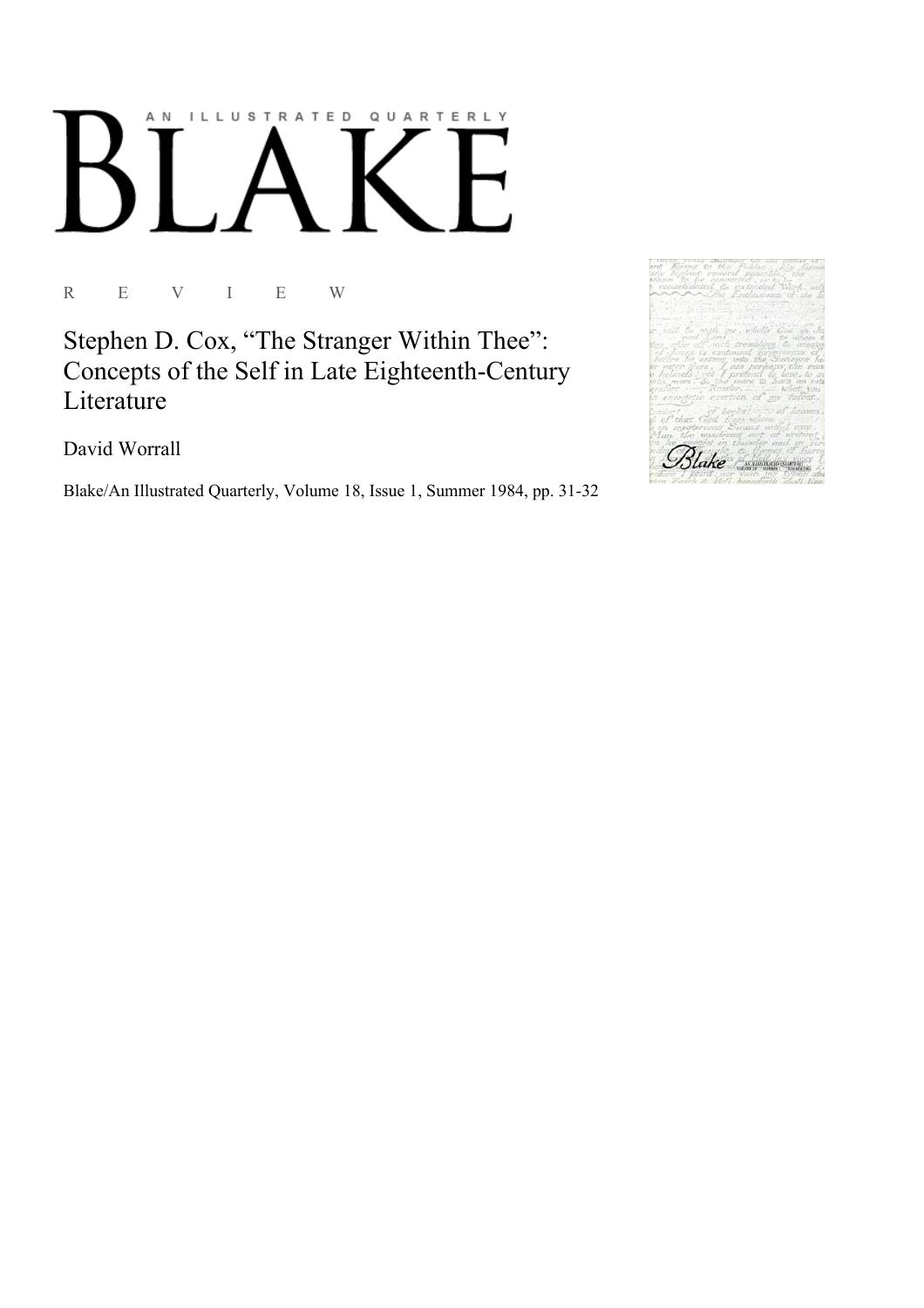Books," or "MILTON / a Poem in [1]2 Books"?

42 It is curious that Bloom refers to the order of ACF as "revised," since it is chronologically the earlier order. Since Bloom mistook the first sequence for a revised one, could it be possible that later-is-better presuppositions (such as those followed in his discussion of *The Four Zoas* Vila and b, and the canon in general) led him to detect the "More skillfully rendered" sharpening that he *expected to* find? For a comprehensive and enlightening discussion of the issues involved, see V.A. De Luca, "The Changing Order of Plates in *Jerusalem.* Chapter II," *Blake* 16.4 (Spring 1983), pp. 192-205. 43 The quotation is from *Blake's Apocalypse,* p. 10. Bloom's

survey of Romanticism in *The Visionary Company* does not cite a single edition for any of its hundreds of quotations. He does mention de Selincourt as "Wordsworth's modern editor" (p. 136), but, without explaining why, he chooses to "cite the 1850 text, but with reference, where it seems desirable, to the 1805 version." Needless to say, he does not indicate where or why the deviations are "desirable." It is in some ways an irony worthy of one of Bloom's favorite modifiers ("curious"? "supreme"? "fine"? "outrageous"?) that it is *bis* Commentary that still serves the textualizing functions that we are emphasizing here.

44 Quoted from the Vintage edition (New York: Random House, 1961), p. 737.

Stephen D. Cox. "The Stranger Within *Thee": Concepts of the Self in Late Eighteenth-Century Literature.* Pittsburgh : Univ. of Pittsburgh Press,  $1980$ . ix  $+185$ pp. \$14.95.

Reviewed by David Worrall

Stephen Cox's study of the way in which several late eighteenth-century writers perceived and portrayed personal identity contains tantalizing but often inconclusive or slenderly-based interpretations. The single chapter on Blake has, in any case, now been largely superseded by Leopold Damrosch Jr.'s *Symbol and Truth in Blake's Myth* (Princeton: Princeton Univ. Press, 1980). However, *"The Stranger Within Thee"* (a resonant quotation from Edward Young's *Conjectures on Original Composition)* is not without suggestive and constructive ways of reading Blake. Cox's discussion, in an early chapter, of the eighteenth century's urge to find a social significance for the individual self led this reviewer to look with a different perspective at some of Blake's more perplexing

passages. Unfortunately, although Cox recognizes that Blake's concept of the self was different from the mainstream one of his predecessors and contemporaries, he seems unsure and faltering in his readiness to discuss Blake's major works.

Cox begins his book with a brief commentary on the problems of solipsism (although the introductory chapter of Robert Langbaum's *The Mysteries of Identity* [New York: Oxford Univ. Press, 1977] is better and fuller) and leads quickly to what is his central view of the philosophy of the self: that it was the idea of "sympathetic" sensibility that eighteenth-century philosophers found most useful when formulating their theories of a "feeling" self. The presence of sympathy and sensibility gives individuals moral approbation and social significance and accounts, as Cox persuasively notes, for the Ossianic vogue whose "feeling" heroes corresponded flatteringly closely with what the eighteenth century wished to think about its past. Not that they had a cozy view of man's identity, however: "eighteenth-century concepts of the self as a creature of feeling are highly ambiguous; they do not suggest an image of the self that is particularly assured or impressive" (p. 56). Cox's discussions of individual authors show how they were all ridden with doubts or contradictions about the identity of themselves.

The organization of the chapter on Samuel Richardson around *Clarissa* makes this part of the book the most persuasive. Apt and steadily supplied quotation is used to explore the insecurity and roleplaying of Lovelace and the contradictory desires of a Clarissa whose wish for independence is compromised by her desire for social recognition. Cox finds Clarissa's overlong death an abdication on Richardson's part. He "neglects the complex issues of personal integrity and motivation that he has pursued throughout the rest of the novel" and converts "the tragedy of personality into the tragedy of situation." Richardson, Cox argues, found Clarissa's struggle to hold on to a personal sense of her individual self a quality his fictionalizing could do little to embody, which is why he opts for the heightening of social and filial sympathy after her rape. It is that crisis which gives her individuality a social significance it had previously lacked and enables Richardson to obscure the problems of resolving Clarissa's internal struggles about the integrity of her own identity and her relationship with society.

It is wise of Cox to give some emphasis to this partial failure of Richardson, because novelists can sometimes appear to be remote and distant from the dramatic autonomy of the characters they create. This gulf, if it exists at all, is less apparent between poet and poem, and it is from poetry that Cox finds it most possible to pose judgment s on writers' perceptions of themselves.

All is not well with some of these judgments, however. It is worrying to find Gray summed up as "at best, grandly pathetic; at worst, remote and sterile" (p. 98) on the basis of a discussion that does not last twenty pages